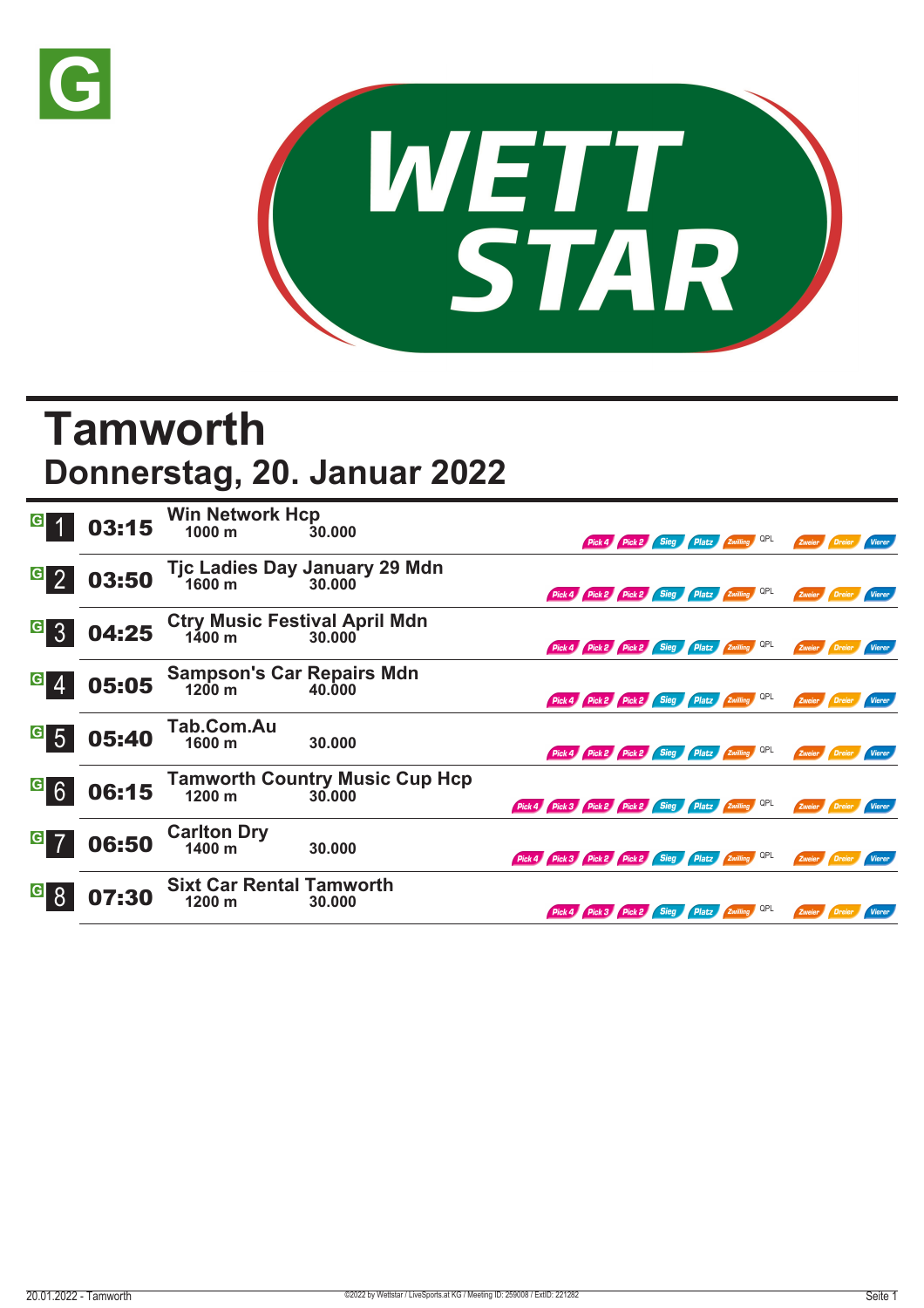| Acrophobic                       | 6              | Crimson Rose            |                      | Invincible Fire          |                 | Moree Dreaming         | 5              | Simpkin              |                |
|----------------------------------|----------------|-------------------------|----------------------|--------------------------|-----------------|------------------------|----------------|----------------------|----------------|
| Ah Well                          | 5              | Cross Step              | 8                    | Jappalouis               | 3               | Morpheus               | 6              | Sindagar             | 3              |
| Air Marshal                      | 6              | Cut 'em Up              | 3                    | Just In Reach            | $\overline{4}$  | My Diamond Boy         | $\overline{2}$ | Sligo Queen          | $\overline{2}$ |
| Akasaki                          | 6              | Danza In The Dark       |                      | Kahmwater                |                 | My One                 | $\overline{4}$ | So Country           | 8              |
| Aldrin                           | $\overline{2}$ | Defeat                  | 6                    | Kanalaide                |                 | My Water Lilly         | $\overline{4}$ | Sparky Girl          |                |
| Almorah                          | $\overline{4}$ | Dodecanese              | 5                    | Kinjina                  |                 | Nayziair               | 3              | Sportsman            |                |
| <b>Amulet Street</b>             | 4              | Drachenfels             | $6\phantom{1}$       | Lan Kwai Fong            | 4               | Onemorechoice          | 5              | Sportspak            |                |
| Anethole                         | 1,6            | Dream Lad               | $\frac{2}{2}$        | Lashoni                  | 6               | Our Little Louie       | 8              | Stable Talk          | $\Delta$       |
| Another Pharoah                  | $\overline{2}$ | <b>Electric Daisy</b>   |                      | Lime And Sugar           | 5               | Our Mate Chuckles      |                | Still In Fashion     | 5.7            |
| Another Sheila                   |                | Enfermeria              | 3                    | Lubuk                    | $6\overline{6}$ | Poppi Sings            | $\overline{4}$ | Superdeel            | 2              |
| Anselmo                          |                | Ezekeil                 | 8                    | Lucky Crumpet            | $\Lambda$       | <b>Prodigal Prince</b> | 5              | <b>Sure Strategy</b> | 8              |
| Avtobe                           |                | Fanmalia                | 5                    | Mabel                    |                 | Ranuncula              |                | Surjin               | 5              |
| Bettyfromtheoffice               |                | Flashing Boy            |                      | Macleav                  | 8               | Rebate                 | 3              | Taketheshot          | $\mathsf{R}$   |
| <b>Blue Sky Moon</b>             | 8              | Geisel                  | 3                    | Majestic Wings           |                 | Reggie's Boy           | 8              | The Gossiper         |                |
| Bodgie                           | 8              | Grant's Patch           | $\overline{4}$       | Maslow                   | 6               | Reuben James           | $\overline{7}$ | The Night Train      |                |
| Call Me Brad                     | ĥ              | Hemsted                 | 5                    | Metal Bar                | 3               | <b>Rich Lass</b>       | 3              | The Outcast          |                |
| Casino Lord                      |                | <b>Highest Standard</b> | 5                    | Miandelle                | $\overline{7}$  | Roussos                | $\overline{4}$ | The Regular Show     |                |
| Chain Of Lightning               | 8              | Highlights              | 5                    | Midsummer Rain           | 6               | Sabie Park             | 8              | <b>Tropic Sands</b>  | $\overline{2}$ |
| <b>Cheeky Nugget</b>             |                | Husson Spur             | 3                    | Mississippi              | $\overline{2}$  | Sapphires Son          | 5              | Trumpster            | 8              |
| Civil War                        |                | <b>Indian Thunder</b>   |                      | <b>Mondial Express</b>   | 8               | She Wizz               | $\overline{2}$ | Vista Oriental       | 3              |
| Cosmic Bullet                    | 5              | Indicative              | 3                    | Mooki Beauty             | 8               | She's Contrary         | 8              | Write On             | 8              |
|                                  |                |                         |                      |                          |                 |                        |                |                      |                |
|                                  |                |                         |                      |                          |                 |                        |                |                      |                |
| WANN STARTET IHR JOCKEY / FAHRER |                |                         |                      |                          |                 |                        |                |                      |                |
|                                  |                | 3,4,5,6,8               | A E Denby            |                          | $\overline{2}$  | Andrew Gibbons         |                | 8                    |                |
| <b>B</b> Wheeler                 |                | 1,4,5,6,7,8             | Ben Looker           |                          | 5,7,8           | Benjamin Osmond        |                | 2,4,7                |                |
| <b>Billy Cray</b>                |                | 2,5,6,8                 | <b>Brooke Stower</b> |                          | 1,2,5,6,8       | Casey-Mae Waddell      |                | 1,4,7                |                |
| Chris O'brien                    |                | 2,3,5,7,8               |                      | <b>Clayton Gallagher</b> | 2,3,4           | D Northey              |                | 2,4,7                |                |
| Daniel Oldham                    |                |                         | <b>Grant Buckley</b> |                          | 2,4,5,8         | J Worley               |                | 1.4                  |                |
| Jackson Searle                   |                | 1,3,4,5,6,7,8           | Jacob Golden         |                          | 6               | Julia Presits          |                | 1, 5, 7              |                |
| Kacie Adams                      | 2,3            |                         | Lee Magorrian        |                          | 3,8             | Madeline Owen          |                | 1,3,4,5,6            |                |
| <b>Matthew Palmer</b>            |                | 1,2,4,5                 | Mikayla Weir         |                          | 3,4,6,7,8       | Mitchell Bell          |                | 1,3,4,5,6,7,8        |                |
| R Hutchings                      |                | 3,4,6,7                 | R Murray             |                          | 2,4,5,7         | Reece Jones            |                | 3.4,5,6,8            |                |
| S Lisnyy                         | հ              |                         |                      |                          |                 |                        |                |                      |                |
|                                  |                |                         |                      |                          |                 |                        |                |                      |                |

## **WANN STARTET IHR TRAINER...**

| Allan Foran<br>Cody Morgan<br>George Woodward<br>John Lundholm<br>Lesley Jeffriess<br>Mark Schmetzer<br>N Stagg<br>Paul Messara<br>S C Jones<br>Stafford Wain<br>Steve Hodge<br><b>Tracey Bartley</b> | 1,3,4,5,6,7,8<br>3,8<br>3,5,7,8<br>1.6<br>1.2<br>1.5.6 | Angela Davies<br>Craig Martin<br>Glen Milligan<br>Justin Bowen<br>Luke A Thomas<br>Melanie Bolwell<br>Natasha Hall-Antonio<br>Paul Perry<br>S Grills<br>Stephen Dixon<br>Stirling Osland<br>Trov O'neile | 1.4.8<br>5.7<br>2,3,5,7,8<br>4,7,8<br>2.8<br>5.6 | <b>Brett Cavanough</b><br>Damien Lane<br>Jay Hopkins<br>Kevin Dixon<br>Lyle Chandler<br>Melanie O'gorman<br>P M Farrell<br>Peter Sinclair<br><b>Sally Torrens</b><br>Stephen Gleeson<br>Tammv Bovd<br>William Freedman | 4,8<br>2,4,7<br>4,7,8<br>5,6,8<br>2,3<br>3,4 | Cameron Crockett<br>Gavin Groth<br>Jeremy Sylvester<br>Leon Cross<br>Mark Mason<br>Michelle Fleming<br>Paddy Cunningham<br>Rodney Northam<br><b>Scott Singleton</b><br>Stephen Meyer<br><b>Todd Howlett</b> | 1,3,6<br>4,8<br>2,3<br>3,5<br>2.4 |  |
|-------------------------------------------------------------------------------------------------------------------------------------------------------------------------------------------------------|--------------------------------------------------------|----------------------------------------------------------------------------------------------------------------------------------------------------------------------------------------------------------|--------------------------------------------------|------------------------------------------------------------------------------------------------------------------------------------------------------------------------------------------------------------------------|----------------------------------------------|-------------------------------------------------------------------------------------------------------------------------------------------------------------------------------------------------------------|-----------------------------------|--|
|-------------------------------------------------------------------------------------------------------------------------------------------------------------------------------------------------------|--------------------------------------------------------|----------------------------------------------------------------------------------------------------------------------------------------------------------------------------------------------------------|--------------------------------------------------|------------------------------------------------------------------------------------------------------------------------------------------------------------------------------------------------------------------------|----------------------------------------------|-------------------------------------------------------------------------------------------------------------------------------------------------------------------------------------------------------------|-----------------------------------|--|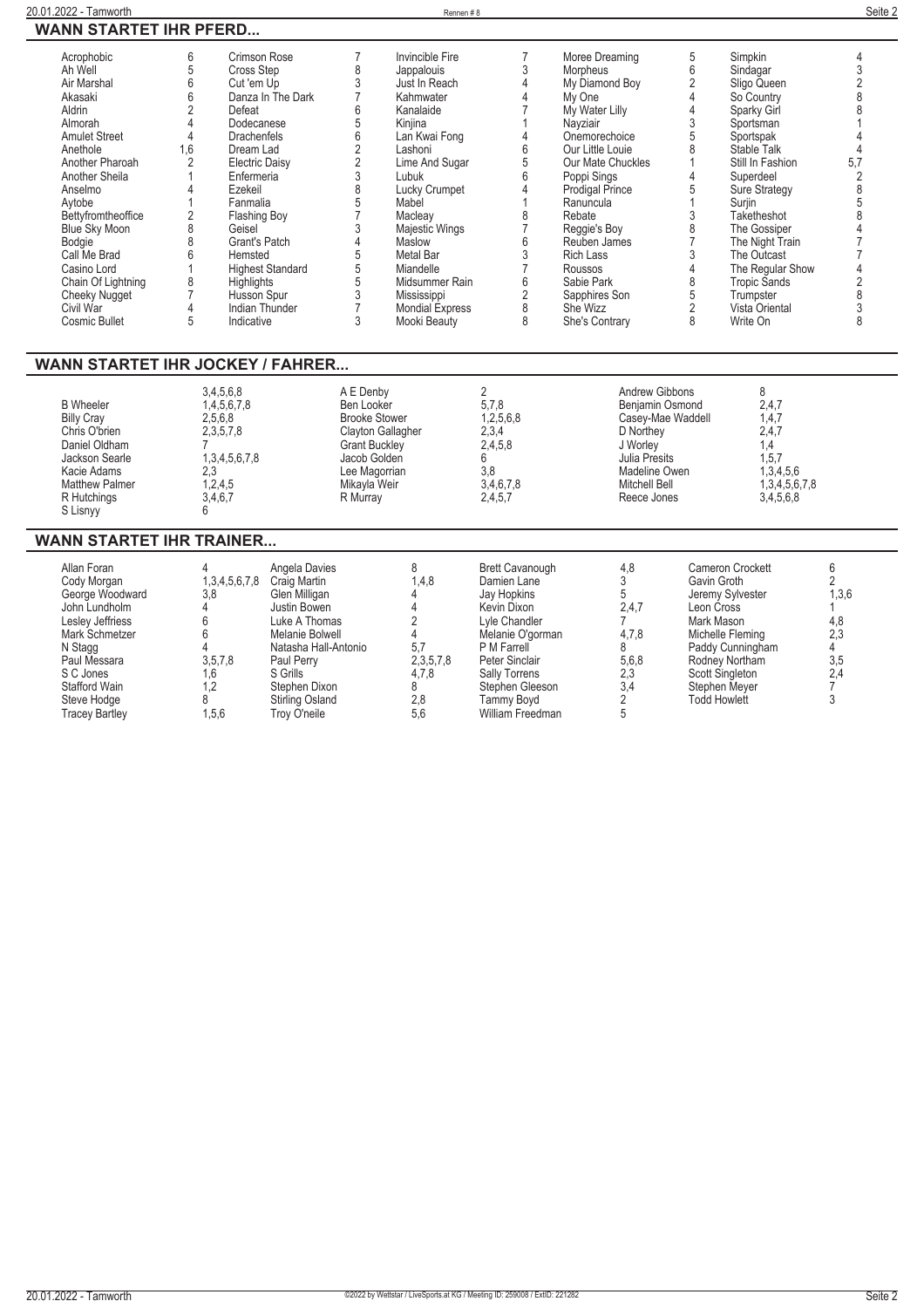|                     | 20.01.2022 - Tamworth                                                                                    | Rennen#1                                                  | Seite 3 |
|---------------------|----------------------------------------------------------------------------------------------------------|-----------------------------------------------------------|---------|
| $\overline{G}$      | 1000 m<br>30.000                                                                                         | Win Network Hcp<br>Rennpreis: 30.000                      |         |
|                     | 03:15                                                                                                    |                                                           |         |
| 1000                | QPL<br><b>Sieg</b><br><b>Platz</b><br>Zwilling                                                           | Pick 2 Pick 4<br><b>Vierer</b><br><b>Dreier</b><br>Zweier |         |
| и<br>62.5           | <b>Anethole</b><br>5j. ch W (Exceed And Excel - Anise)<br>Trainer: Cody Morgan<br>ิบเ                    |                                                           |         |
| Box: 9<br>ML: 501,0 | <b>Casey-Mae Waddell</b>                                                                                 |                                                           |         |
| 4<br>◢<br>59.5      | <b>Casino Lord</b><br>4j. br W (Casino Prince - Grand Lady)<br>Trainer: Cody Morgan                      |                                                           |         |
| Box: 3<br>ML: 19,0  | <b>Jackson Searle</b>                                                                                    |                                                           |         |
| 3<br>58.5           | <b>Aytobe</b><br>6j. b W (Bullet Train - Hitchhike)<br>Trainer: Cody Morgan<br>Q                         |                                                           |         |
| Box: 1<br>ML: 65,0  | <b>B</b> Wheeler                                                                                         |                                                           |         |
| 4<br>57.5           | <b>Ranuncula</b><br>4j. b/br W (Exosphere - Wokpool)<br>Trainer: S C Jones<br>×,<br>K                    |                                                           |         |
| Box: 5<br>ML: 11,0  | <b>Matthew Palmer</b>                                                                                    |                                                           |         |
| 5<br>56.5           | <b>Mabel</b><br>3j. br S (Dream Ahead - My Girl Tess)<br>Trainer: Tracey Bartley<br>阀                    |                                                           |         |
| Box: 6<br>ML: 31,0  | <b>Mitchell Bell</b>                                                                                     |                                                           |         |
| 6<br>55.0           | <b>Another Sheila</b><br>6j. br S (Artie Schiller - Pass)<br>Trainer: Leon Cross<br>N.                   |                                                           |         |
| Box: 4<br>ML: 26,0  | J Worley                                                                                                 |                                                           |         |
| 7<br>I<br>55.0      | Kinjina<br>5j. ch S (Wandjina - Nutkin)<br>Trainer: Stafford Wain<br>۵Q                                  |                                                           |         |
| Box: 7<br>ML: 26,0  | <b>Madeline Owen</b>                                                                                     |                                                           |         |
| 8<br>55.0           | Sportsman<br>4j. b W (Exceed And Excel - Looking For Love<br>Trainer: Jeremy Sylvester                   |                                                           |         |
| Box: 2<br>ML: 81,0  | <b>Julia Presits</b>                                                                                     |                                                           |         |
| 9<br>55.0           | <b>Our Mate Chuckles</b><br>5j. b W (Fast 'n' Famous - Kiss 'n' Tale)<br>Trainer: Craig Martin<br>Â<br>쯺 |                                                           |         |
| Box: 8<br>ML: 51,0  | <b>Brooke Stower</b>                                                                                     |                                                           |         |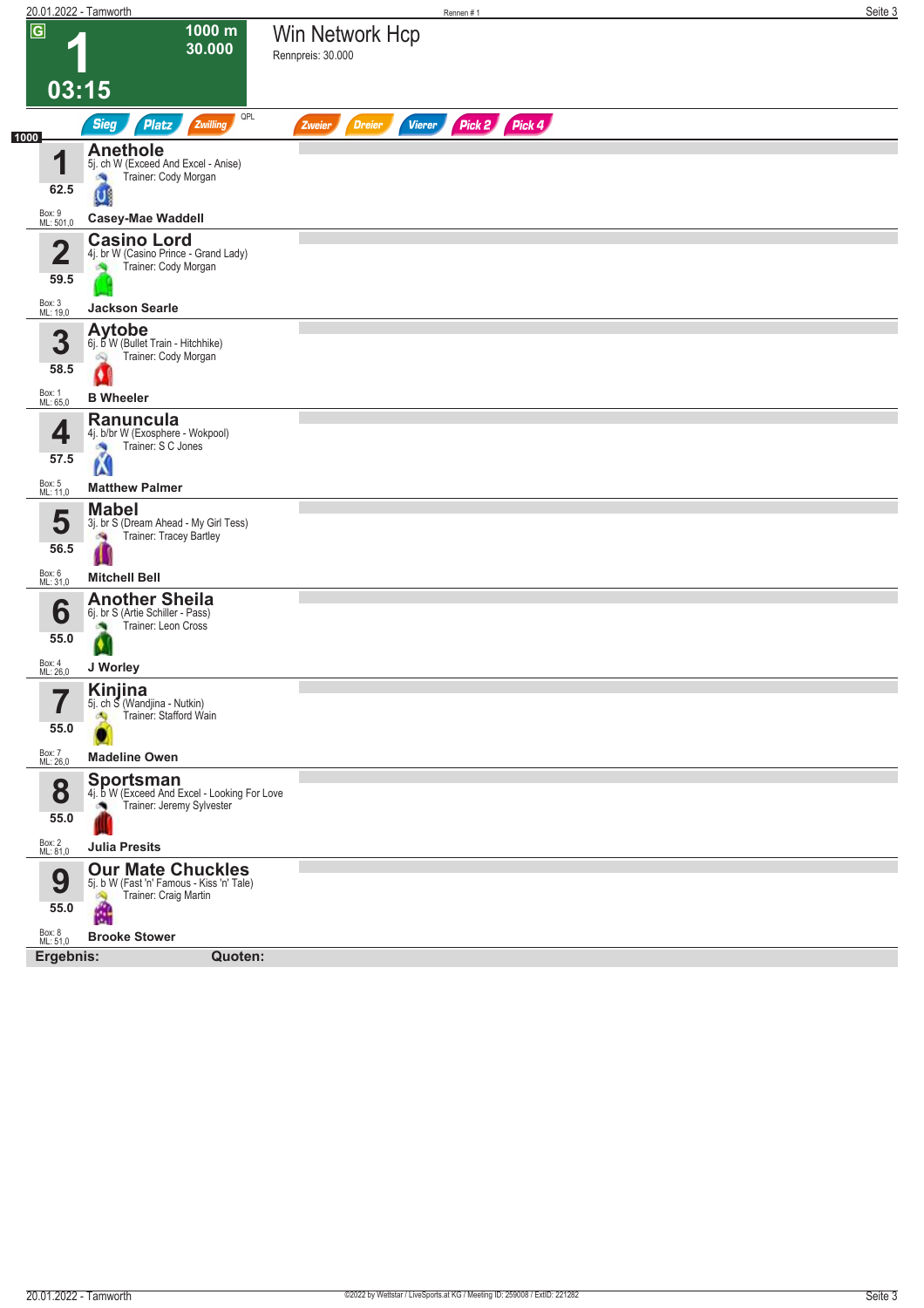| 20.01.2022 - Tamworth           |                                                                                                                           |                         |               | Rennen #2                     |  | Seite 4 |
|---------------------------------|---------------------------------------------------------------------------------------------------------------------------|-------------------------|---------------|-------------------------------|--|---------|
| $\overline{G}$<br>03:50         | 1600 m<br>30.000                                                                                                          | Rennpreis: 30.000       |               | Tjc Ladies Day January 29 Mdn |  |         |
|                                 | QPL<br><b>Sieg</b><br>Zwilling<br><b>Platz</b>                                                                            | <b>Dreier</b><br>Zweier | <b>Vierer</b> | Pick 2 Pick 2 Pick 4          |  |         |
| 1600<br>4<br>58.0               | <b>Tropic Sands</b><br>4j. b W (Casino Prince - Tambara)<br>Trainer: Gavin Groth                                          |                         |               |                               |  |         |
| Box: 8<br>ML: 41,0              | <b>Matthew Palmer</b>                                                                                                     |                         |               |                               |  |         |
| $\overline{\mathbf{2}}$<br>57.5 | <b>Superdeel</b><br>3j. b W (Dundeel - Classic Vinegar)<br>Trainer: Stirling Osland<br>ு<br>۵                             |                         |               |                               |  |         |
| Box: 11<br>ML: 24,0             | <b>Grant Buckley</b>                                                                                                      |                         |               |                               |  |         |
| 3<br>56.5                       | <b>My Diamond Boy</b><br>3j. b <sup>o</sup> W (Casino Prince - Snowdrops)<br>Trainer: Scott Singleton                     |                         |               |                               |  |         |
| Box: 5<br>ML: 55,0              | <b>Billy Cray</b>                                                                                                         |                         |               |                               |  |         |
| 4<br>56.0                       | <b>Aldrin</b><br>3j. gr/br W (Not A Single Doubt - Albanilla)<br>Trainer: Paul Perry                                      |                         |               |                               |  |         |
| Box: 2                          | <b>Chris O'brien</b>                                                                                                      |                         |               |                               |  |         |
| ML: 7,0<br>5<br>55.5            | <b>Another Pharoah</b><br>3j. ch W (American Pharoah - Replique)<br>Trainer: Paul Perry<br>ô,<br>M                        |                         |               |                               |  |         |
| Box: 10<br>ML: 71,0             | <b>Brooke Stower</b>                                                                                                      |                         |               |                               |  |         |
| 6<br>55.5<br>Box: 9             | <b>Bettyfromtheoffice</b><br>4j. br S (Office Bearer - Just Betty)<br>Trainer: Luke A Thomas<br>óQ.<br><b>Kacie Adams</b> |                         |               |                               |  |         |
| ML: 85,0                        | <b>Dream Lad</b>                                                                                                          |                         |               |                               |  |         |
| 7<br>55.5                       | 5j. b W (Dreamscape - Pimpala Lass)<br>Trainer: Kevin Dixon                                                               |                         |               |                               |  |         |
| Box: 4<br>ML: 15,0              | R Murray                                                                                                                  |                         |               |                               |  |         |
| 8<br>55.5<br>Box: 1<br>ML: 7,0  | <b>Electric Daisy</b><br>5j. b S (Testa Rossa - Miss Stratophonic)<br>Trainer: Tammy Boyd<br>dia.<br>A E Denby            |                         |               |                               |  |         |
|                                 |                                                                                                                           |                         |               |                               |  |         |
| 9<br>55.5                       | <b>Mississippi</b><br>4j. br S (So You Think - Min River)<br>Trainer: Stafford Wain<br>A                                  |                         |               |                               |  |         |
| Box: 7<br>ML: 15,0              | <b>Clayton Gallagher</b>                                                                                                  |                         |               |                               |  |         |
| 55.5                            | <b>She Wizz</b><br>4j. b S (Arlington - Except)<br>Trainer: Michelle Fleming                                              |                         |               |                               |  |         |
| Box: 6<br>ML: 201,0             | <b>Benjamin Osmond</b>                                                                                                    |                         |               |                               |  |         |
| 4<br>55.5                       | <b>Sligo Queen</b><br>4j. gr/br S (Puissance De Lune - Himalayan Q<br><b>Trainer: Sally Torrens</b>                       |                         |               |                               |  |         |
| Box: 3<br>ML: 31,0<br>Ergebnis: | <b>D</b> Northey<br>Quoten:                                                                                               |                         |               |                               |  |         |
|                                 |                                                                                                                           |                         |               |                               |  |         |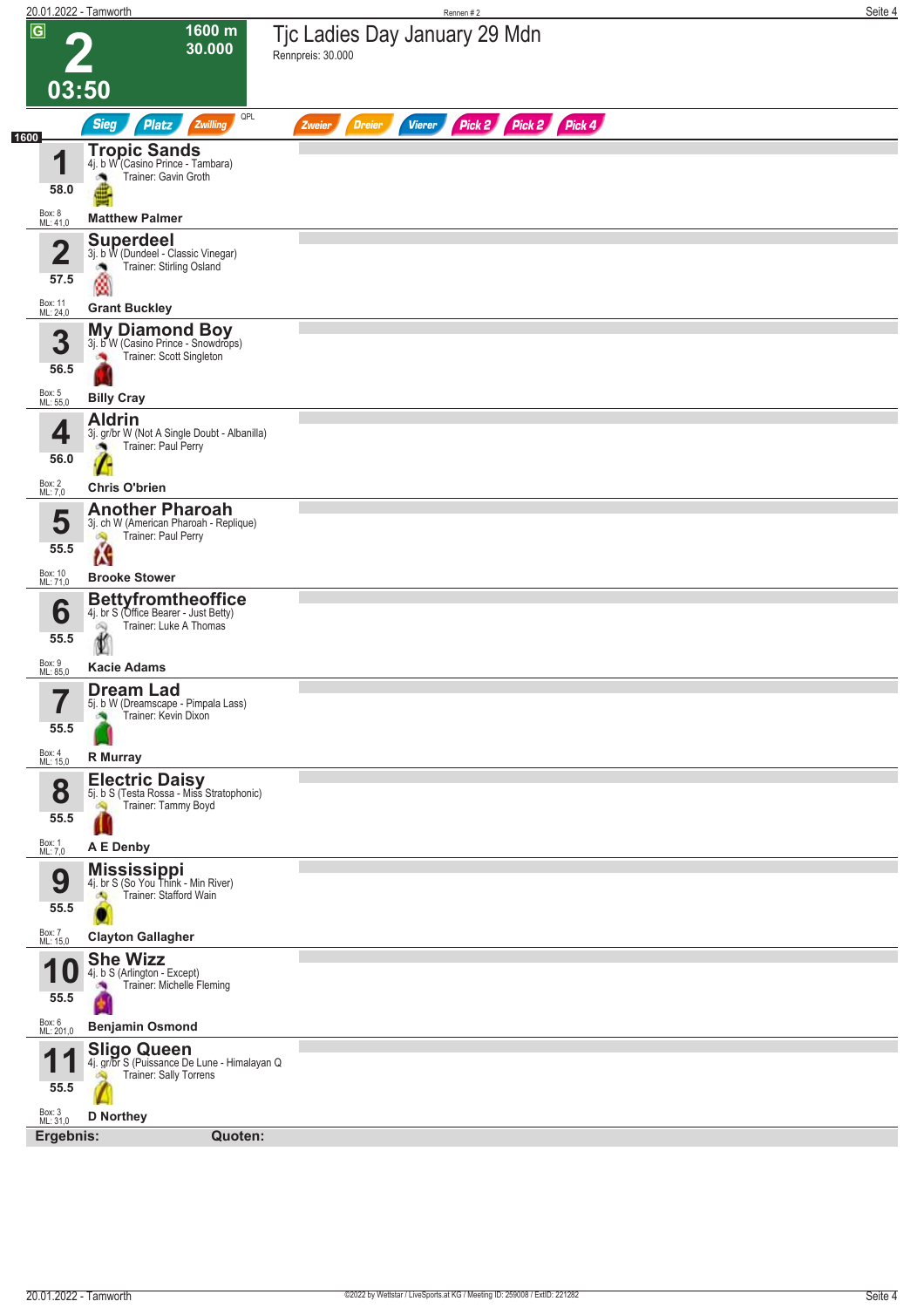|                                 | 20.01.2022 - Tamworth                                                                      | Rennen #3                                                 | Seite 5 |
|---------------------------------|--------------------------------------------------------------------------------------------|-----------------------------------------------------------|---------|
| $\overline{G}$                  | 1400 m<br>30.000                                                                           | <b>Ctry Music Festival April Mdn</b><br>Rennpreis: 30.000 |         |
| 04:25                           |                                                                                            |                                                           |         |
|                                 | QPL<br><b>Sieg</b><br>Platz<br>Zwilling                                                    | Pick 2 Pick 2 Pick 4<br><b>Dreier</b><br>Vierer<br>Zweier |         |
| 4<br>ш                          | <b>Cut 'em Up</b><br>4j. br/bl W (Scissor Kick - Faker)<br>Trainer: Cody Morgan<br>Q       |                                                           |         |
| 59.0                            |                                                                                            |                                                           |         |
| Box: 1<br>ML: 8,0               | <b>R</b> Hutchings<br><b>Jappalouis</b><br>4j. gr/br W (Barbados - De La Cruz)             |                                                           |         |
| $\overline{\mathbf{2}}$<br>59.0 | Trainer: Cody Morgan<br>49                                                                 |                                                           |         |
| Box: 9<br>ML: 12,0              | <b>Jackson Searle</b>                                                                      |                                                           |         |
| 3                               | <b>Metal Bar</b><br>4j. br W (No Nay Never - Bullion Mansion)                              |                                                           |         |
| 59.0                            | Trainer: Jeremy Sylvester                                                                  |                                                           |         |
| Box: 11<br>ML: 21,0             | <b>Rebate</b>                                                                              |                                                           |         |
| 4                               | 4j. b W (Reward For Effort - Great Gal)<br>Trainer: Sally Torrens<br>Ø.                    |                                                           |         |
| 59.0<br>Box: 7<br>ML: 201,0     | <b>Clayton Gallagher</b>                                                                   |                                                           |         |
| 5                               | Sindagar<br>4j. b W (Makfi - Sindariya)                                                    |                                                           |         |
| 59.0                            | Trainer: Todd Howlett<br>淘                                                                 |                                                           |         |
| Box: 2<br>ML: 55,0              | Lee Magorrian                                                                              |                                                           |         |
| 6                               | <b>Vista Oriental</b><br>5j. ch W (Zoffany - Minchetta)<br>Trainer: Stephen Gleeson<br>್ಸಿ |                                                           |         |
| 59.0<br>Box: 12<br>ML: 41,0     | 品<br>Mikayla Weir                                                                          |                                                           |         |
| $\overline{\phantom{a}}$        | <b>Geisel</b><br>3j. b/br H (Teofilo - O'reilly's Angel)                                   |                                                           |         |
| 57.5                            | Trainer: Paul Perry                                                                        |                                                           |         |
| Box: 8<br>ML: 27,0              | <b>Chris O'brien</b>                                                                       |                                                           |         |
| 8                               | <b>Husson Spur</b><br>3j. ch W (Husson - Sheza Spur)<br>Trainer: George Woodward<br>đ.     |                                                           |         |
| 57.5                            | <b>OB</b>                                                                                  |                                                           |         |
| Box: 5<br>ML: 201,0             | <b>Madeline Owen</b><br>Indicative                                                         |                                                           |         |
| 9<br>57.5                       | 3j. b W (Snitzel - Insinuating)<br>Trainer: Paul Messara                                   |                                                           |         |
| Box: 3<br>ML: 4,0               | <b>Mitchell Bell</b>                                                                       |                                                           |         |
| U                               | <b>Nayziair</b><br>3j. ch W (No Nay Never - Mycup Runneth Ove<br>Trainer: Damien Lane      |                                                           |         |
| 57.5                            |                                                                                            |                                                           |         |
| Box: 10<br>ML: 11,0             | <b>Enfermeria</b>                                                                          |                                                           |         |
| 57.0                            | 4j. b S (Jezadane - Constroem)<br>Trainer: Michelle Fleming                                |                                                           |         |
| Box: 4<br>ML: 201,0             | <b>Kacie Adams</b>                                                                         |                                                           |         |
|                                 | <b>Rich Lass</b><br>3j. b S (Sizzling - Tyrani)                                            |                                                           |         |
| 55.5                            | Trainer: Rodney Northam                                                                    |                                                           |         |
| Box: 6<br>ML: 41,0              | <b>Reece Jones</b><br>Ergebnis:<br>Quoten:                                                 |                                                           |         |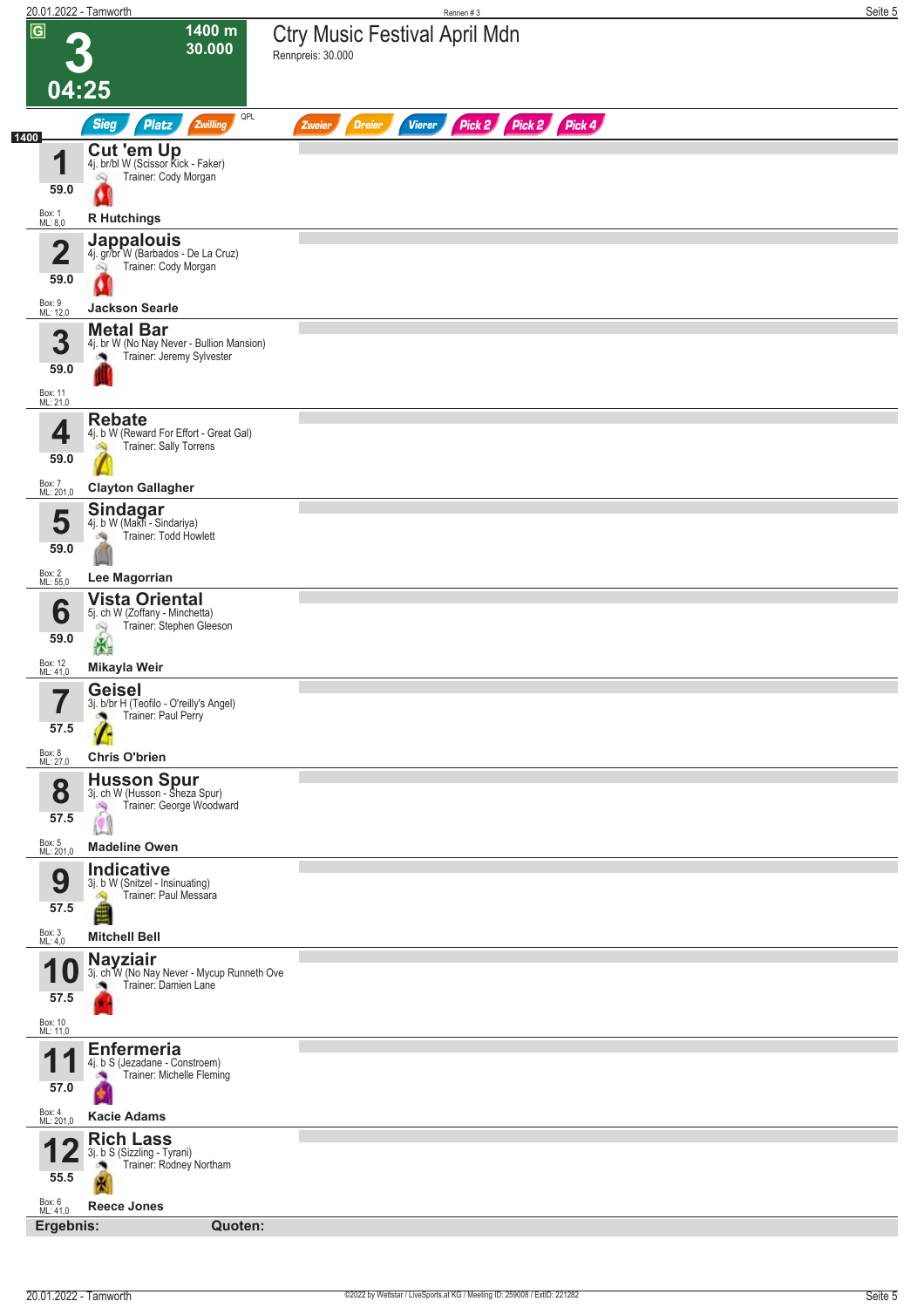| 20.01.2022 - Tamworth            |                                                                                                               | Rennen #4                                                        | Seite 6 |
|----------------------------------|---------------------------------------------------------------------------------------------------------------|------------------------------------------------------------------|---------|
| $\overline{G}$                   | $1200 \text{ m}$<br>40.000                                                                                    | Sampson's Car Repairs Mdn<br>Rennpreis: 40.000                   |         |
| 05:05                            |                                                                                                               |                                                                  |         |
| 1200                             | QPL<br><b>Sieg</b><br>Zwilling<br><b>Platz</b>                                                                | Pick 2 Pick 2 Pick 4<br><b>Vierer</b><br><b>Dreier</b><br>Zweier |         |
| $\blacksquare$<br>59.0           | <b>Amulet Street</b><br>4j. b W (Epaulette - Calle Flora)<br>Trainer: John Lundholm<br>×<br>Ķ                 |                                                                  |         |
| Box: 12<br>ML: 44,0              | <b>Clayton Gallagher</b>                                                                                      |                                                                  |         |
| $\overline{\mathbf{2}}$<br>59.0  | <b>Anselmo</b><br>4j. b W (Real Saga - Beyond Rare)<br>Trainer: Brett Cavanough<br>o e                        |                                                                  |         |
| Box: 8<br>ML: 65,0               | <b>Madeline Owen</b>                                                                                          |                                                                  |         |
| 3<br>59.0                        | <b>Just In Reach</b><br>4j. b W (Outreach - Justine)<br>Trainer: S Grills<br>Q                                |                                                                  |         |
| Box: 17<br>ML: 14,0              | <b>Casey-Mae Waddell</b>                                                                                      |                                                                  |         |
| 4<br>59.0                        | <b>Simpkin</b><br>4j. br W (Toronado - Ole Rose)<br>Trainer: Melanie Bolwell                                  |                                                                  |         |
| Box: 10<br>ML: 19,0              | <b>R</b> Hutchings                                                                                            |                                                                  |         |
| 5<br>59.0                        | <b>Stable Talk</b><br>4j. b W (Press Statement - Quad Heart)<br>Trainer: Kevin Dixon                          |                                                                  |         |
| Box: 11<br>ML: 41,0              | <b>Benjamin Osmond</b>                                                                                        |                                                                  |         |
| 6<br>59.0                        | <b>The Gossiper</b><br>4. b W (Spill The Beans - Manhattan Transfer)<br>Trainer: N Stagg                      |                                                                  |         |
| Box: 5<br>ML: 19,0               | <b>Matthew Palmer</b>                                                                                         |                                                                  |         |
|                                  | <b>Civil War</b>                                                                                              |                                                                  |         |
| 7<br>ı<br>57.5                   | 3j. ch W (Choisir - Tiffany's Diamond)<br>Trainer: Cody Morgan<br>o.                                          |                                                                  |         |
| Box: 1<br>ML: 44,0               | <b>B</b> Wheeler                                                                                              |                                                                  |         |
| 8<br>57.5                        | <b>Roussos</b><br>3j. b W (Dream Ballad - Miss Louise)<br>Trainer: Craig Martin<br>o.<br>$\sqrt{2}$           |                                                                  |         |
| Box: 13<br>ML: 26,0              | <b>Grant Buckley</b>                                                                                          |                                                                  |         |
| 9<br>57.0                        | My Water Lilly<br>4j. b S (Headwater - Collodi)<br>Trainer: Allan Foran<br>ंचे                                |                                                                  |         |
| Box: 2<br>ML: 41,0               | J Worley                                                                                                      |                                                                  |         |
| 10<br>55.5<br>Box: 3<br>ML: 21,0 | <b>Almorah</b><br>3j. b S (Shamus Award - Eurella Flight)<br>Trainer: Scott Singleton<br>À<br><b>R</b> Murray |                                                                  |         |
| 55.5                             | Kahmwater<br>3j. b S (Headwater - Tarikah)<br>Trainer: Cody Morgan<br><u>u</u>                                |                                                                  |         |
| Box: 15<br>ML: 501,0             | <b>Jackson Searle</b>                                                                                         |                                                                  |         |
| 55.5                             | Lan Kwai Fong<br>3j. br S (Rageese - D J Lightning)<br>Trainer: Melanie O'gorman                              |                                                                  |         |
| Box: 6<br>ML: 11,0               | <b>D</b> Northey                                                                                              |                                                                  |         |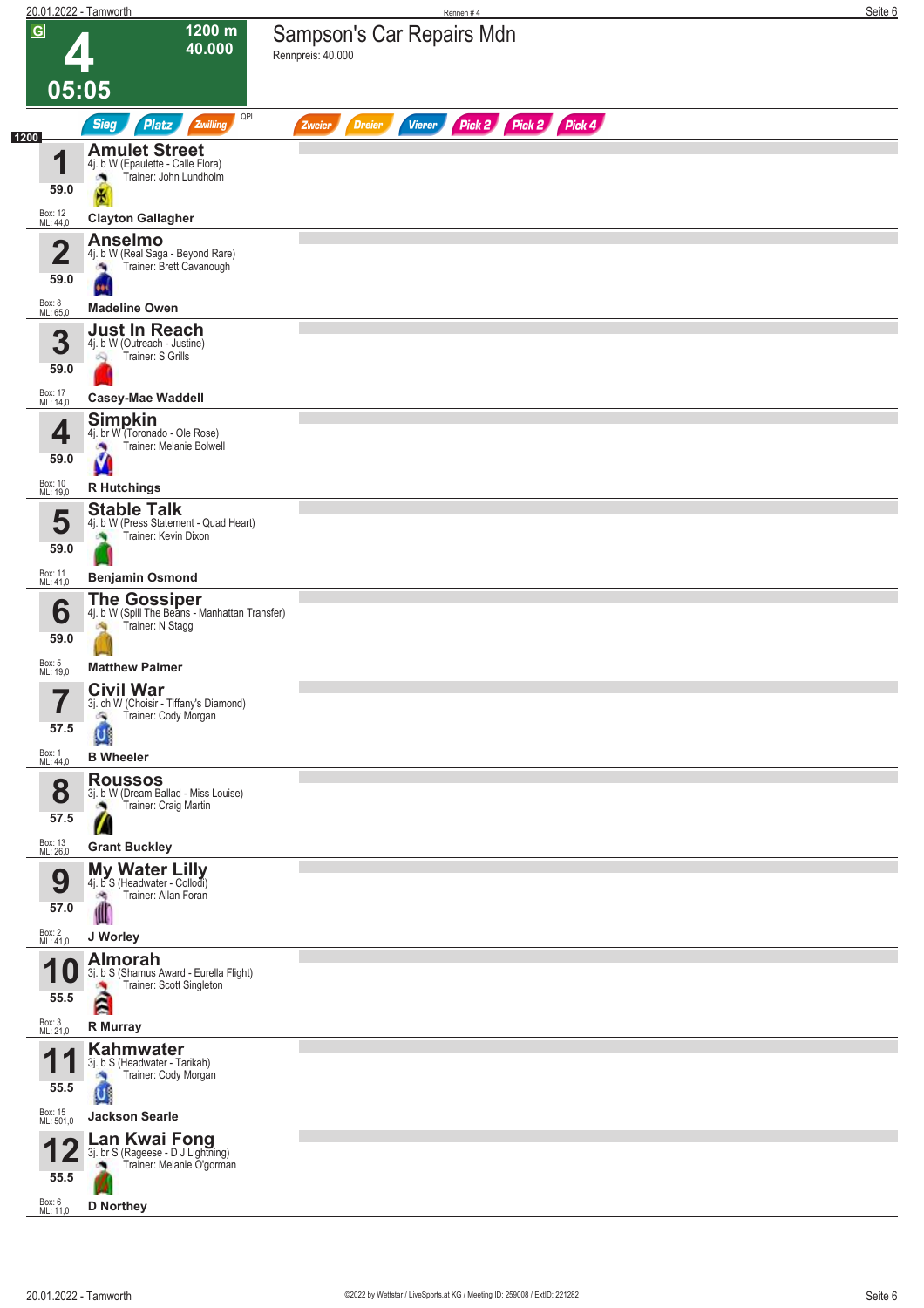| 20.01.2022 - Tamworth                      |                                                                                                 | Rennen#4                                                            | Seite 7 |
|--------------------------------------------|-------------------------------------------------------------------------------------------------|---------------------------------------------------------------------|---------|
| $\overline{G}$                             | 1200 m<br>40.000                                                                                | Sampson's Car Repairs Mdn<br>Rennpreis: 40.000                      |         |
| 05:05                                      |                                                                                                 |                                                                     |         |
|                                            | QPL<br><b>Sieg</b><br><b>Platz</b><br>Zwilling                                                  | Pick 2<br>Pick 2 Pick 4<br><b>Vierer</b><br><b>Dreier</b><br>Zweier |         |
| 55.5                                       | <b>Lucky Crumpet</b><br>3j. b S (Outreach - Sunset Scene)<br>Trainer: Justin Bowen<br>dia.<br>Ø |                                                                     |         |
| Box: 4<br>ML: 41,0                         | <b>Reece Jones</b>                                                                              |                                                                     |         |
| И<br>$\mathbf{Z}$<br>55.5                  | <b>My One</b><br>3j. b S (Super One - Mi Chiamano Mimi)<br>Trainer: Glen Milligan               |                                                                     |         |
| Box: 18<br>ML: 501,0                       | <b>Grant Buckley</b>                                                                            |                                                                     |         |
| J<br>59.0                                  | <b>Grant's Patch</b><br>4j. ch W (Spill The Beans - Flinders Chase)<br>Trainer: Mark Mason      |                                                                     |         |
| Box: 9<br>ML: 19,0                         | <b>Mitchell Bell</b>                                                                            |                                                                     |         |
| И<br>6<br>L<br>59.0<br>Box: 14<br>ML: 91,0 | <b>Sportspak</b><br>4j. br W (Charge Forward - Spring Bubble)<br>Trainer: Paddy Cunningham      |                                                                     |         |
| 55.5                                       | <b>Poppi Sings</b><br>3j. ch S (Stratum Star - Singspeed)<br>Trainer: S Grills                  |                                                                     |         |
| Box: 16<br>ML: 16,0                        |                                                                                                 |                                                                     |         |
| $\mathbf O$<br>59.0                        | <b>The Regular Show</b><br>4j. br W (No Nay Never - Alli's Aria)<br>Trainer: Stephen Gleeson    |                                                                     |         |
| Box: 7<br>ML: 21,0                         | Mikayla Weir                                                                                    |                                                                     |         |
| Ergebnis:                                  | Quoten:                                                                                         |                                                                     |         |
|                                            |                                                                                                 |                                                                     |         |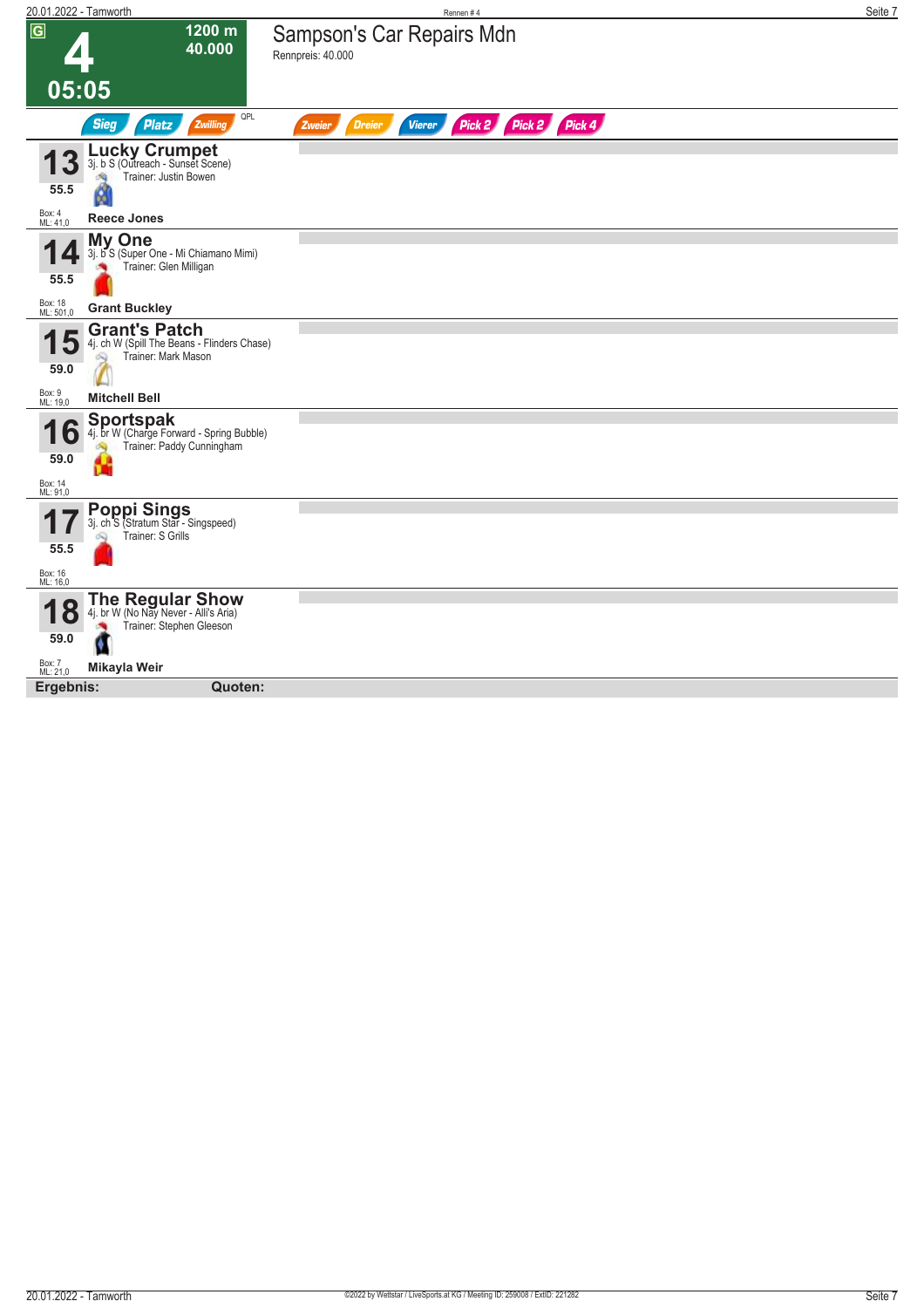| 20.01.2022 - Tamworth      |                                                                                                 |                                 | Rennen#5      |                      | Seite 8 |
|----------------------------|-------------------------------------------------------------------------------------------------|---------------------------------|---------------|----------------------|---------|
| $\overline{G}$             | 1600 m<br>30.000                                                                                | Tab.Com.Au<br>Rennpreis: 30.000 |               |                      |         |
| 05:40                      |                                                                                                 |                                 |               |                      |         |
| 1600                       | QPL<br><b>Sieg</b><br><b>Platz</b><br>Zwilling                                                  | <b>Dreier</b><br>Zweier         | <b>Vierer</b> | Pick 2 Pick 2 Pick 4 |         |
| $\blacksquare$             | Highlights 4j. b W (Your Song - Adriatic)                                                       |                                 |               |                      |         |
| 61.0                       | Trainer: Cody Morgan<br>6Q                                                                      |                                 |               |                      |         |
| Box: 9<br>ML: 46,0         | <b>B</b> Wheeler                                                                                |                                 |               |                      |         |
| $\overline{\mathbf{2}}$    | <b>Onemorechoice</b><br>5j. b W (Onemorenomore - Gracie's Lass)<br>Trainer: Troy O'neile<br>阎   |                                 |               |                      |         |
| 59.0<br>Box: 7<br>ML: 11,0 | đ<br><b>Madeline Owen</b>                                                                       |                                 |               |                      |         |
| 3                          | <b>Sapphires Son</b><br>5j. ch W (Pluck - Sapphire Moon)                                        |                                 |               |                      |         |
| 59.0                       | Trainer: Tracey Bartley<br>$\sigma$                                                             |                                 |               |                      |         |
| Box: 10<br>ML: 18,0        | <b>Mitchell Bell</b>                                                                            |                                 |               |                      |         |
| 4<br>58.5                  | <b>Fanmalia</b><br>5j. b W (Animal Kingdom - Amalie)<br>Trainer: Rodney Northam                 |                                 |               |                      |         |
| Box: 5<br>ML: 10,0         | <b>Reece Jones</b>                                                                              |                                 |               |                      |         |
| 5                          | <b>Moree Dreaming</b><br>6j. b W (Dream Ahead - Salwa)<br>Trainer: Peter Sinclair<br>Q          |                                 |               |                      |         |
| 58.5                       |                                                                                                 |                                 |               |                      |         |
| Box: 3<br>ML: 26,0         | <b>Grant Buckley</b>                                                                            |                                 |               |                      |         |
| 6<br>58.5                  | <b>Still In Fashion</b><br>4j. br W (Redoute's Choice - Star Fashion)<br>Trainer: Paul Messara  |                                 |               |                      |         |
| Box: 14<br>ML: 34,0        |                                                                                                 |                                 |               |                      |         |
|                            | <b>Ah Well</b><br>5j. br S (Dream Ballad - Power Fox)                                           |                                 |               |                      |         |
| 57.5                       | Trainer: Peter Sinclair                                                                         |                                 |               |                      |         |
| Box: 2<br>ML: 16,0         | R Murray                                                                                        |                                 |               |                      |         |
| 8                          | <b>Hemsted</b><br>6j. ch W (Exceed And Excel - Benenden)<br>Trainer: Natasha Hall-Antonio<br>оŊ |                                 |               |                      |         |
| 57.5<br>Box: 6             | <b>Julia Presits</b>                                                                            |                                 |               |                      |         |
| ML: 18,0                   | <b>Highest Standard</b>                                                                         |                                 |               |                      |         |
| 9<br>57.0                  | 4j. b/br W (Your Song - Set The Limit)<br>Trainer: William Freedman<br>保                        |                                 |               |                      |         |
| Box: 12<br>ML: 20,0        | <b>Matthew Palmer</b>                                                                           |                                 |               |                      |         |
| 1<br>U                     | <b>Cosmic Bullet</b><br>5j. b W (Bullet Train - Cosmic Safari)<br>Trainer: Cody Morgan          |                                 |               |                      |         |
| 56.5                       | g                                                                                               |                                 |               |                      |         |
| Box: 11<br>ML: 501,0       | <b>Billy Cray</b>                                                                               |                                 |               |                      |         |
| И<br>56.5                  | <b>Prodigal Prince</b><br>4j. b W (Casino Prince - Gold Ransom)<br>Trainer: Cody Morgan         |                                 |               |                      |         |
| Box: 4<br>ML: 12,0         | <b>Jackson Searle</b>                                                                           |                                 |               |                      |         |
| 56.5                       | <b>Surjin</b><br>7j. ch W (Stratum - Melbourne Rose)<br>Trainer: Paul Perry                     |                                 |               |                      |         |
| Box: 13<br>ML: 31,0        | <b>Chris O'brien</b>                                                                            |                                 |               |                      |         |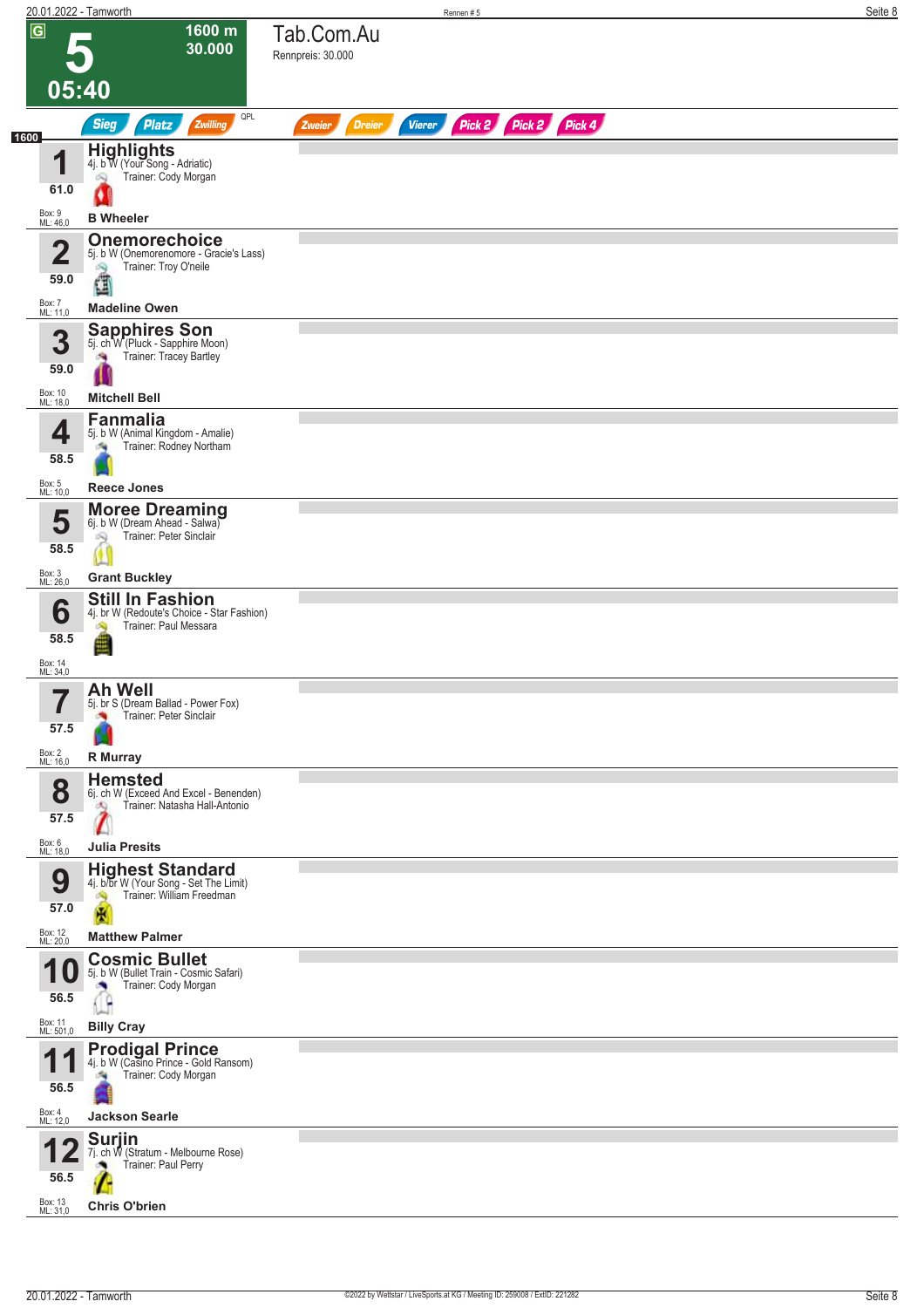| 20.01.2022 - Tamworth                                                                            | Rennen#5                                                         | Seite 9 |
|--------------------------------------------------------------------------------------------------|------------------------------------------------------------------|---------|
| $\overline{G}$<br>1600 m<br>30.000                                                               | Tab.Com.Au<br>Rennpreis: 30.000                                  |         |
| 05:40                                                                                            |                                                                  |         |
| QPL<br><b>Sieg</b><br>Zwilling<br><b>Platz</b>                                                   | Pick 2 Pick 2 Pick 4<br>Zweier<br><b>Dreier</b><br><b>Vierer</b> |         |
| <b>Dodecanese</b><br>5j. b W (Excelebration - French Fantasy)<br>Trainer: Paul Perry<br>56.0     |                                                                  |         |
| Box: 1<br>ML: 10,0<br><b>Brooke Stower</b>                                                       |                                                                  |         |
| <b>Lime And Sugar</b><br>5j. b S (Olympic Glory - Permeate)<br>S<br>Trainer: Jay Hopkins<br>55.0 |                                                                  |         |
|                                                                                                  |                                                                  |         |
| Box: 8<br>ML: 41,0<br><b>Ben Looker</b>                                                          |                                                                  |         |
| Ergebnis:<br>Quoten:                                                                             |                                                                  |         |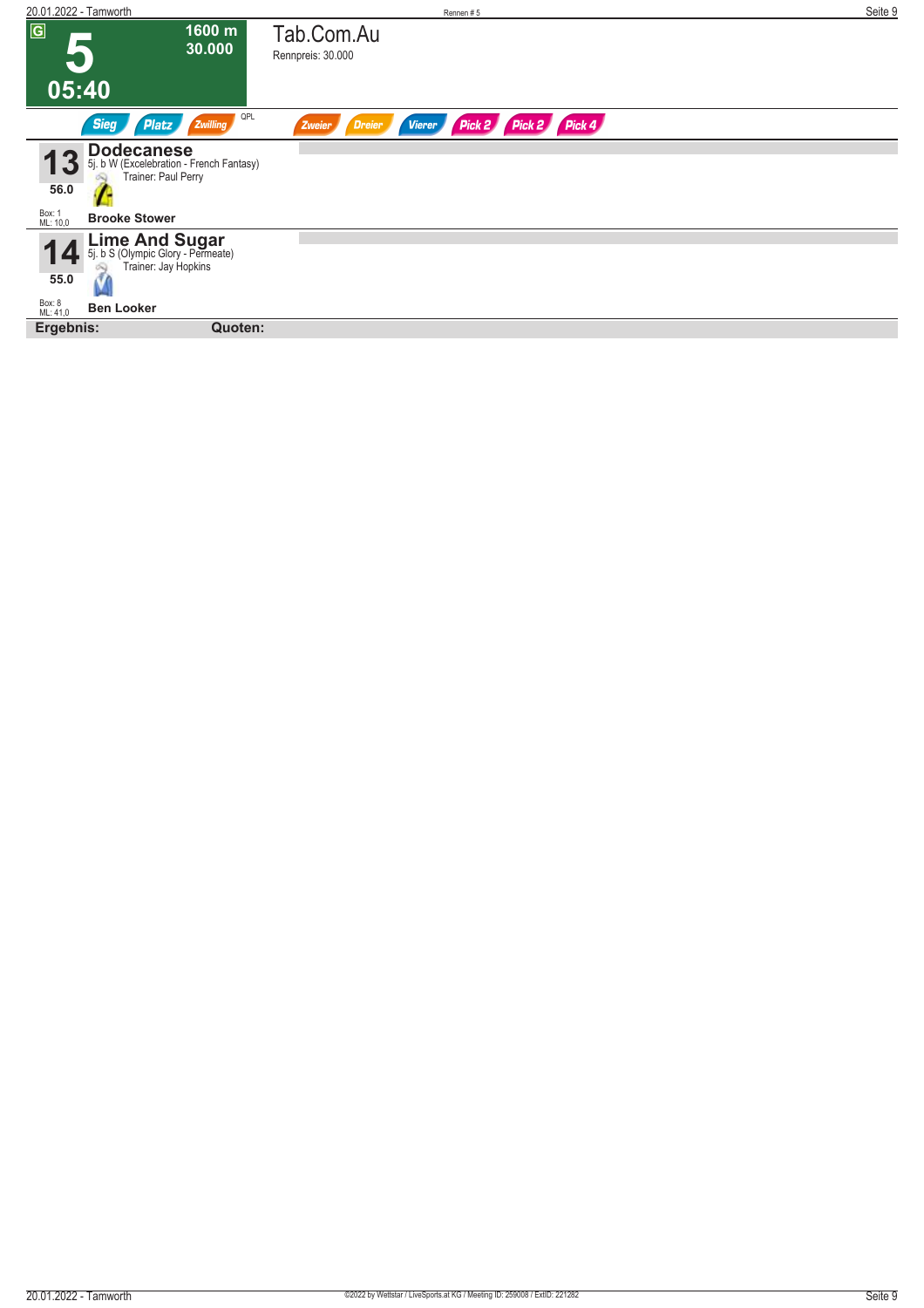|                             | 20.01.2022 - Tamworth                                                                              | Rennen#6                                                                | Seite 10 |
|-----------------------------|----------------------------------------------------------------------------------------------------|-------------------------------------------------------------------------|----------|
| $\overline{G}$              | 1200 m<br>6<br>30.000                                                                              | Tamworth Country Music Cup Hcp<br>Rennpreis: 30.000                     |          |
| 06:15                       |                                                                                                    |                                                                         |          |
| 1200                        | QPL<br>Zwilling<br><b>Sieg</b><br><b>Platz</b>                                                     | Pick 2 Pick 2 Pick 3 Pick 4<br><b>Dreier</b><br><b>Vierer</b><br>Zweier |          |
| и                           | <b>Akasaki</b><br>8j. b W (Nicconi - Very Bright)                                                  |                                                                         |          |
| 61.0                        | Trainer: S C Jones<br>- Su                                                                         |                                                                         |          |
| Box: 4<br>ML: 15,0          | <b>R</b> Hutchings                                                                                 |                                                                         |          |
| $\overline{\mathbf{2}}$     | <b>Acrophobic</b><br>4j. b W (Dissident - Sense Of Hite)                                           |                                                                         |          |
| 57.5                        | Trainer: Cody Morgan<br>c.<br>U                                                                    |                                                                         |          |
| Box: 12<br>ML: 46,0         | <b>Jackson Searle</b>                                                                              |                                                                         |          |
| 3<br>57.5                   | <b>Defeat</b><br>6j. b/br W (I Am Invincible - Shepishir)<br>Trainer: Tracey Bartley               |                                                                         |          |
| Box: 8<br>ML: 17,0          | <b>S Lisnyy</b>                                                                                    |                                                                         |          |
| 4<br>57.0<br>Box: 10        | Lubuk<br>5j. b W (I Am Invincible - Bippo No Bungus)<br>Trainer: Cody Morgan                       |                                                                         |          |
| ML: 501,0                   | <b>Billy Cray</b><br><b>Maslow</b>                                                                 |                                                                         |          |
| 5<br>56.0                   | 6j. bl W (Lonhro - Tahnee Tango)<br>Trainer: Peter Sinclair<br>淘                                   |                                                                         |          |
| Box: 11<br>ML: 15,0         | Jacob Golden                                                                                       |                                                                         |          |
| 6<br>56.0                   | <b>Midsummer Rain</b><br>5j. b S (Manhattan Rain - Countless Moments)<br>Trainer: Cameron Crockett |                                                                         |          |
| Box: 5<br>ML: 6,0           | <b>Reece Jones</b><br><b>Anethole</b>                                                              |                                                                         |          |
| 7<br>$\blacksquare$<br>55.5 | 5j. ch W (Exceed And Excel - Anise)<br>Trainer: Cody Morgan                                        |                                                                         |          |
| Box: 7<br>ML: 28,0          | <b>B</b> Wheeler                                                                                   |                                                                         |          |
| 8<br>55.0<br>Box: 9         | <b>Air Marshal</b><br>5j. b W (Smart Missile - Ratatat Lass)<br>Trainer: Mark Schmetzer            |                                                                         |          |
| ML: 8,0                     | <b>Morpheus</b>                                                                                    |                                                                         |          |
| 9<br>55.0                   | 6j. br W (Snitzel - Trista Rossa)<br>Trainer: Cameron Crockett                                     |                                                                         |          |
| Box: 2<br>ML: 19,0          | <b>Mitchell Bell</b>                                                                               |                                                                         |          |
| 1 U<br>55.0                 | <b>Call Me Brad</b><br>9j. b W (Snippetson - Black Stockings)<br>Trainer: Lesley Jeffriess         |                                                                         |          |
| Box: 6<br>ML: 41,0          | H<br><b>Madeline Owen</b>                                                                          |                                                                         |          |
| 55.0                        | Lashoni<br>6j. b S (Shamus Award - Badabing Badaboom<br>Trainer: Troy O'neile                      |                                                                         |          |
| Box: 1<br>ML: 21,0          | Mikayla Weir                                                                                       |                                                                         |          |
| 55.0                        | <b>Drachenfels</b><br>8j. br W (Street Cry - Rheinfels)<br>Trainer: Jeremy Sylvester               |                                                                         |          |
|                             |                                                                                                    |                                                                         |          |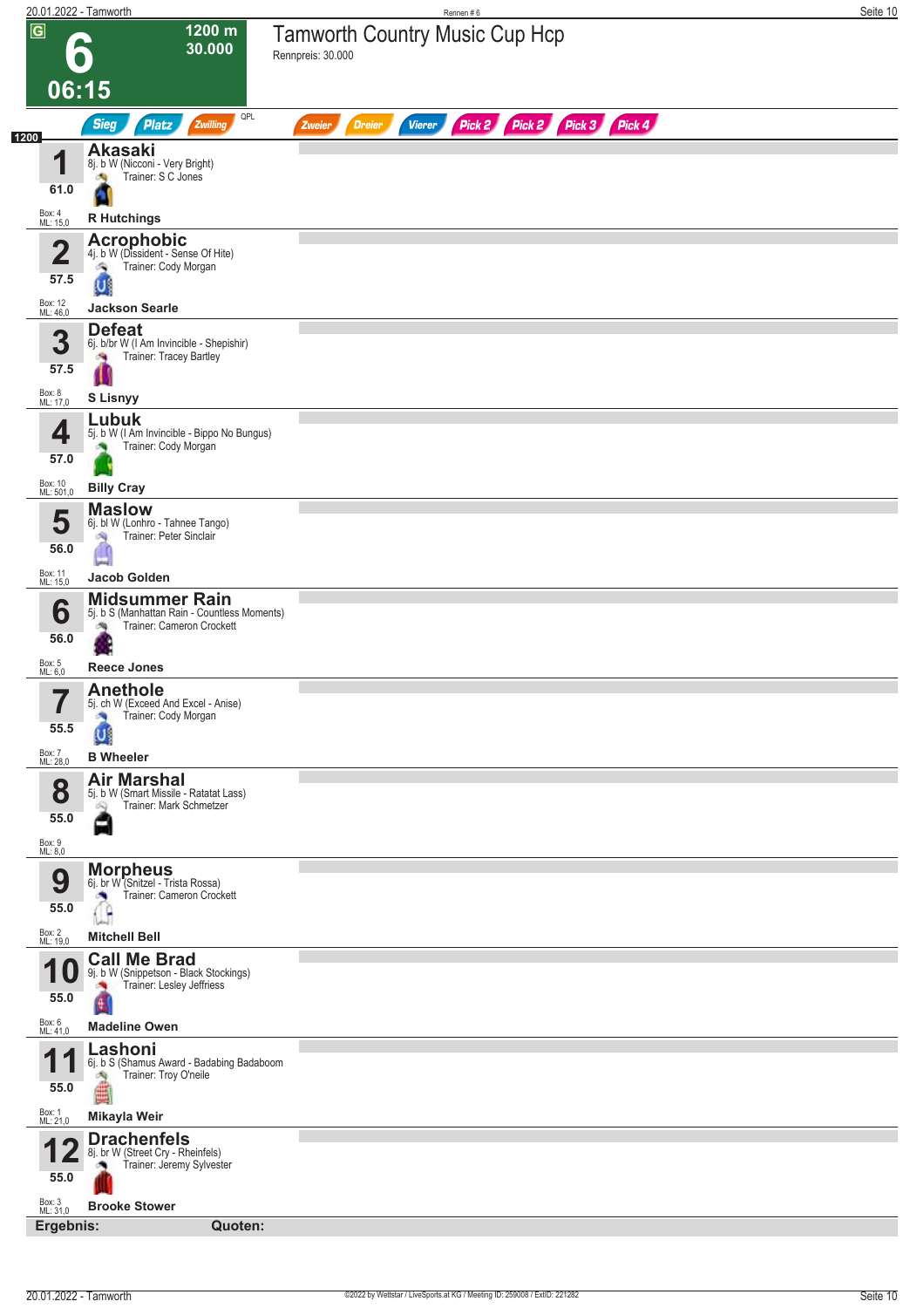|                |                             | 20.01.2022 - Tamworth                                                                                  |                                          | Rennen #7                   | Seite 11 |
|----------------|-----------------------------|--------------------------------------------------------------------------------------------------------|------------------------------------------|-----------------------------|----------|
| $\overline{G}$ | 06:50                       | 1400 m<br>30.000                                                                                       | <b>Carlton Dry</b><br>Rennpreis: 30.000  |                             |          |
|                |                             | QPL                                                                                                    |                                          |                             |          |
| 1400           |                             | <b>Sieg</b><br><b>Platz</b><br>Zwilling                                                                | <b>Dreier</b><br><b>Vierer</b><br>Zweier | Pick 2 Pick 2 Pick 3 Pick 4 |          |
|                | И<br>62.5                   | <b>Still In Fashion</b><br>4j. br W (Redoute's Choice - Star Fashion)<br>Trainer: Paul Messara         |                                          |                             |          |
|                | Box: 6<br>ML: 48,0          | <b>Mitchell Bell</b>                                                                                   |                                          |                             |          |
|                | $\mathbf 2$                 | <b>Cheeky Nugget</b><br>4j. ch W (Dawn Approach - Rocca Santa)<br>Trainer: Natasha Hall-Antonio<br>dQ. |                                          |                             |          |
|                | 61.0<br>Box: 12<br>ML: 31,0 | <b>Julia Presits</b>                                                                                   |                                          |                             |          |
|                | 3<br>60.5                   | Danza In The Dark<br>5j. b W (Summa Cum Laude - Danzamira)<br>Trainer: Stephen Meyer<br>69             |                                          |                             |          |
|                | Box: 8<br>ML: 95,0          | <b>R</b> Hutchings                                                                                     |                                          |                             |          |
|                | 4<br>60.0                   | <b>Kanalaide</b><br>4j. b W (Adelaide - Star Over Kansas)<br>Trainer: Cody Morgan<br>o.                |                                          |                             |          |
|                | Box: 2                      | U<br><b>B</b> Wheeler                                                                                  |                                          |                             |          |
|                | ML: 48,0<br>5<br>59.5       | <b>The Night Train</b><br>4j. b W (Snitzel - Indarra)<br>Trainer: Paul Perry                           |                                          |                             |          |
|                | Box: 10<br>ML: 41,0         | <b>Benjamin Osmond</b>                                                                                 |                                          |                             |          |
|                |                             | <b>Crimson Rose</b><br>5j. b S (Albrecht - Crimson Ruby)                                               |                                          |                             |          |
|                | 6<br>59.0                   | Trainer: S Grills                                                                                      |                                          |                             |          |
|                | Box: 13<br>ML: 48,0         | <b>D</b> Northey                                                                                       |                                          |                             |          |
|                | 7<br>$\blacksquare$<br>59.0 | <b>Indian Thunder</b><br>7j. b/br W (Manhattan Rain - Whisper Bay)<br>Trainer: Kevin Dixon             |                                          |                             |          |
|                | Box: 9<br>ML: 26,0          | R Murray                                                                                               |                                          |                             |          |
|                | 8<br>59.0                   | <b>Majestic Wings</b><br>4j. b S (Epaulette - Quillionaire)<br>Trainer: Cody Morgan<br>Q               |                                          |                             |          |
|                | Box: 3<br>ML: 14,0          | <b>Jackson Searle</b>                                                                                  |                                          |                             |          |
|                | 9<br>58.0                   | Flashing Boy<br>6j. bl W (Written Tycoon - Remy)<br>Trainer: Melanie O'gorman                          |                                          |                             |          |
|                | Box: 11<br>ML: 26,0         | <b>Daniel Oldham</b>                                                                                   |                                          |                             |          |
|                | 58.0                        | <b>Miandelle</b><br>4j. b S (Smart Missile - Katellie)<br>Trainer: Lyle Chandler                       |                                          |                             |          |
|                | Box: 1<br>ML: 13,0          | <b>Ben Looker</b>                                                                                      |                                          |                             |          |
|                | И                           | <b>Reuben James</b>                                                                                    |                                          |                             |          |
|                | 58.0                        | 5j. b/br W (Fastnet Rock - Astonish)<br>Trainer: Paul Perry                                            |                                          |                             |          |
|                | Box: 4<br>ML: 14,0          | <b>Chris O'brien</b>                                                                                   |                                          |                             |          |
|                | 57.5                        | <b>Invincible Fire</b><br>4j. b S (I Am Invincible - Impressions)<br>Trainer: Cody Morgan              |                                          |                             |          |
|                | Box: 5<br>ML: 10,0          | <b>Casey-Mae Waddell</b>                                                                               |                                          |                             |          |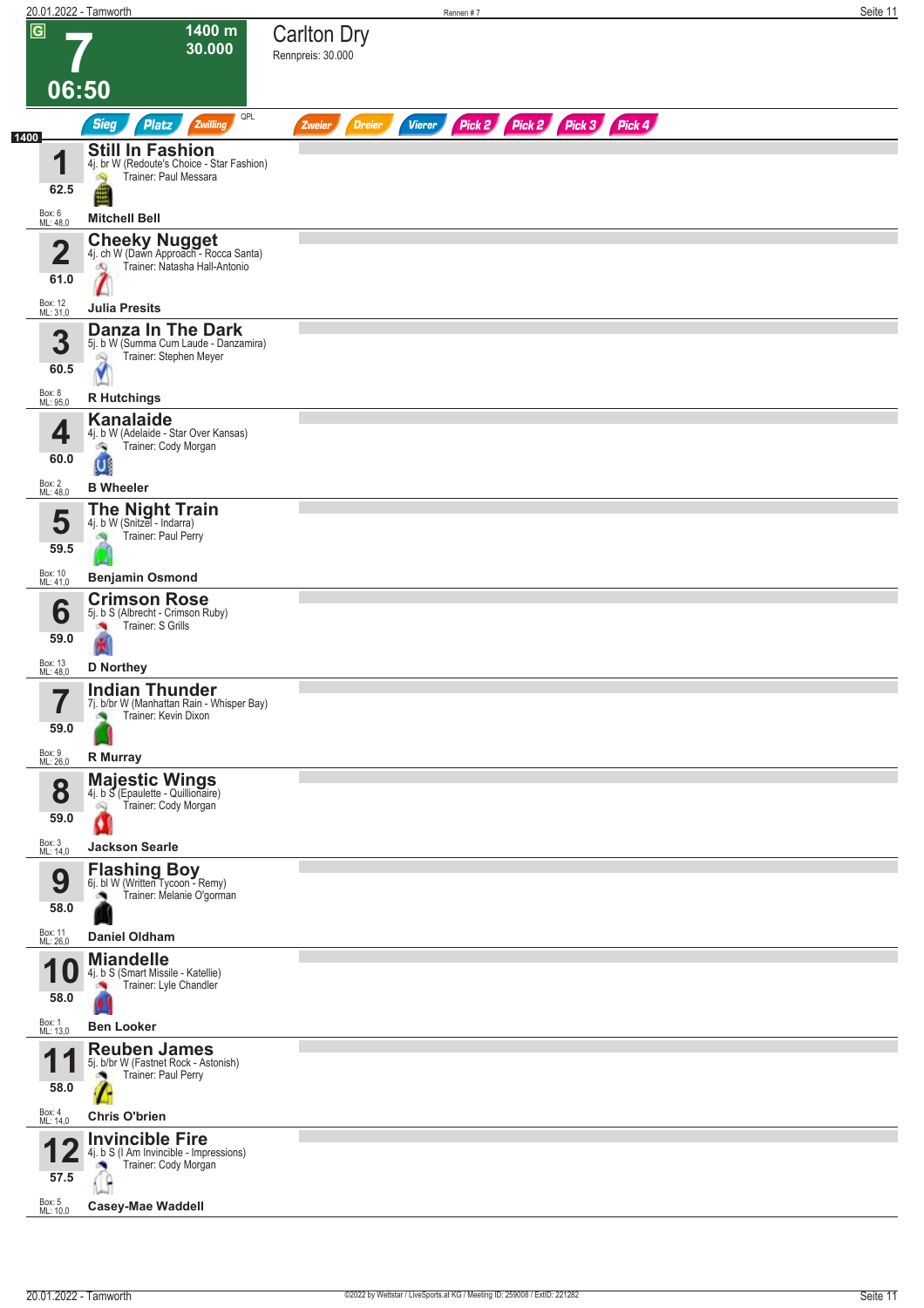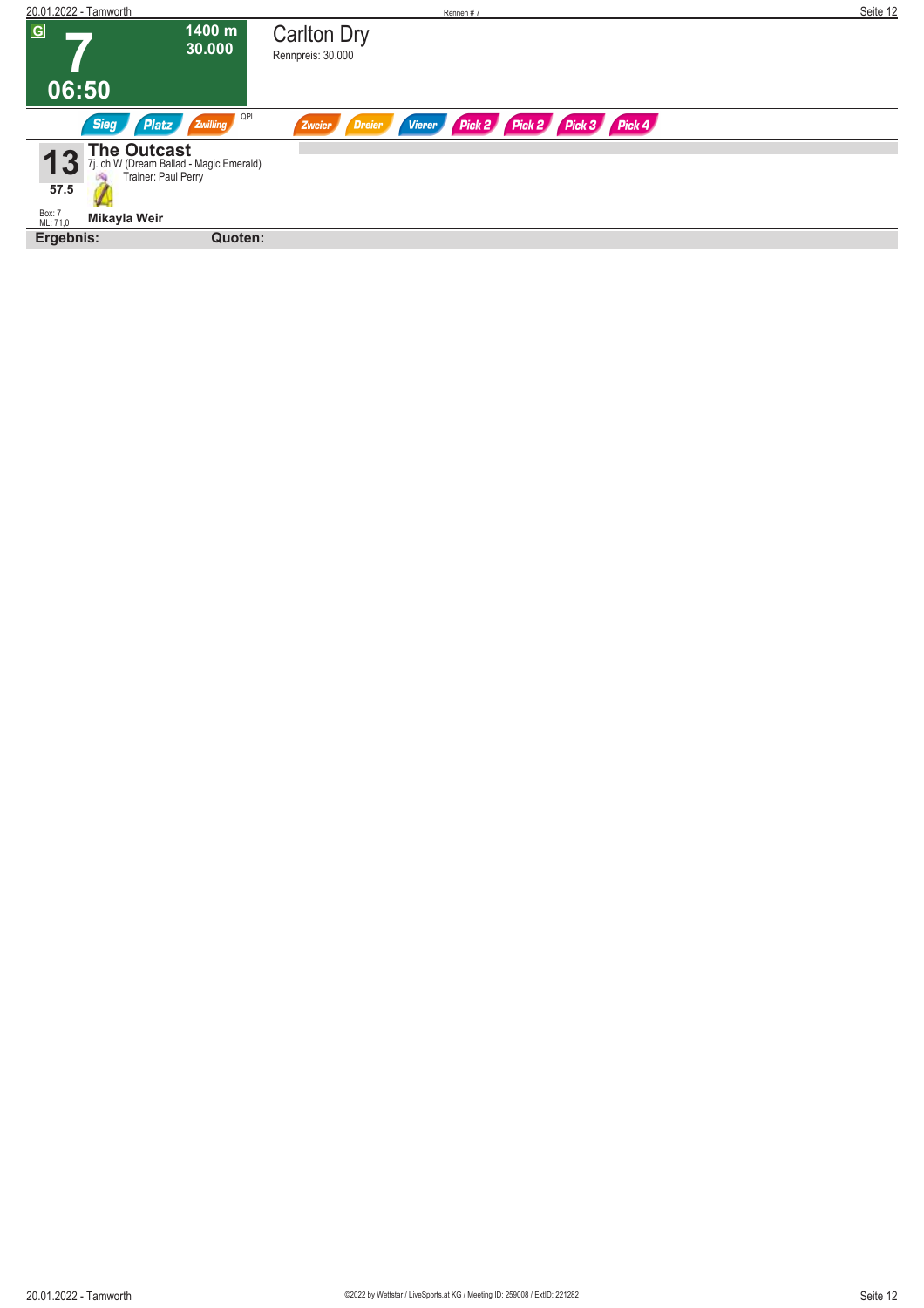| 20.01.2022 - Tamworth       |                                                                                                       | Rennen #8                                                        | Seite 13 |
|-----------------------------|-------------------------------------------------------------------------------------------------------|------------------------------------------------------------------|----------|
| $\overline{G}$<br>$\bullet$ | $1200 \text{ m}$<br>30.000                                                                            | <b>Sixt Car Rental Tamworth</b><br>Rennpreis: 30.000             |          |
| 07:30                       | QPL                                                                                                   |                                                                  |          |
| 1200                        | <b>Sieg</b><br><b>Platz</b><br>Zwilling                                                               | Pick 2 Pick 3 Pick 4<br><b>Dreier</b><br><b>Vierer</b><br>Zweier |          |
| $\blacksquare$              | Macleay<br>4j. br W (Ready For Victory - Moon Fighter)<br>Trainer: Cody Morgan<br>o.                  |                                                                  |          |
| 62.5                        |                                                                                                       |                                                                  |          |
| Box: 15<br>ML: 16,0         | <b>Jackson Searle</b>                                                                                 |                                                                  |          |
| $\overline{\mathbf{2}}$     | <b>Sabie Park</b><br>4j. b W (Kermadec - Berg En Dal)<br>Trainer: Cody Morgan<br><b>PR</b>            |                                                                  |          |
| 61.0<br>Box: 8<br>ML: 6,0   | $\mathbf{U}$<br><b>B</b> Wheeler                                                                      |                                                                  |          |
|                             | <b>Write On</b>                                                                                       |                                                                  |          |
| 3<br>59.0                   | 4j. b W (Written Tycoon - Off The Planet)<br>Trainer: Peter Sinclair                                  |                                                                  |          |
| Box: 7<br>ML: 21,0          | <b>Brooke Stower</b>                                                                                  |                                                                  |          |
| 4                           | <b>Our Little Louie</b><br>5j. ch W (Unencumbered - Huiskes)<br>Trainer: S Grills<br>öQ               |                                                                  |          |
| 57.5<br>Box: 18             |                                                                                                       |                                                                  |          |
| ML: 41,0                    | <b>So Country</b>                                                                                     |                                                                  |          |
| 5<br>57.5                   | 4j. b/br W (Shamexpress - Are You Devious)<br>Trainer: Melanie O'gorman<br>ு                          |                                                                  |          |
| Box: 1<br>ML: 65,0          | Lee Magorrian                                                                                         |                                                                  |          |
| 6                           | <b>Bodgie</b><br>3j. b W (Epaulette - Pure Intent)                                                    |                                                                  |          |
| 56.5                        | Trainer: Paul Perry                                                                                   |                                                                  |          |
| Box: 3<br>ML: 26,0          | <b>Chris O'brien</b>                                                                                  |                                                                  |          |
| 7<br>56.5                   | <b>Ezekeil</b><br>3j. b W (Divine Prophet - Pure Intentions)<br>Trainer: Cody Morgan<br>c.            |                                                                  |          |
| Box: 17<br>ML: 501,0        |                                                                                                       |                                                                  |          |
| 8                           | <b>Taketheshot</b><br>4j. br/bl W (Smart Missile - Pass)<br>Trainer: Mark Mason<br>69)                |                                                                  |          |
| 56.5                        | q                                                                                                     |                                                                  |          |
| Box: 2<br>ML: 12,0          | <b>Mitchell Bell</b><br><b>Trumpster</b>                                                              |                                                                  |          |
| 9<br>56.5                   | 3j. ch W (Rich Enuff - Canyonville)<br>Trainer: Steve Hodge<br>À                                      |                                                                  |          |
| Box: 6<br>ML: 7,0           | <b>Reece Jones</b>                                                                                    |                                                                  |          |
| 10                          | Reggie's Boy 3j. b/br W (Your Song - Absolutely Livid)                                                |                                                                  |          |
| 56.0                        | Trainer: Angela Davies                                                                                |                                                                  |          |
| Box: 13<br>ML: 501,0        | <b>Andrew Gibbons</b>                                                                                 |                                                                  |          |
| И                           | <b>She's Contrary</b><br>3j. ch S (Albrecht - Beautiful Image)                                        |                                                                  |          |
| 55.5                        | Trainer: Brett Cavanough<br>肉<br>6R<br>п                                                              |                                                                  |          |
| Box: 9<br>ML: 6,0           | <b>Ben Looker</b>                                                                                     |                                                                  |          |
| 55.0                        | <b>Chain Of Lightning</b><br>3j. gr/br S (Fighting Sun - Magic Art)<br>Trainer: Stirling Osland<br>Ú. |                                                                  |          |
| Box: 10<br>ML: 13,0         | <b>Grant Buckley</b>                                                                                  |                                                                  |          |